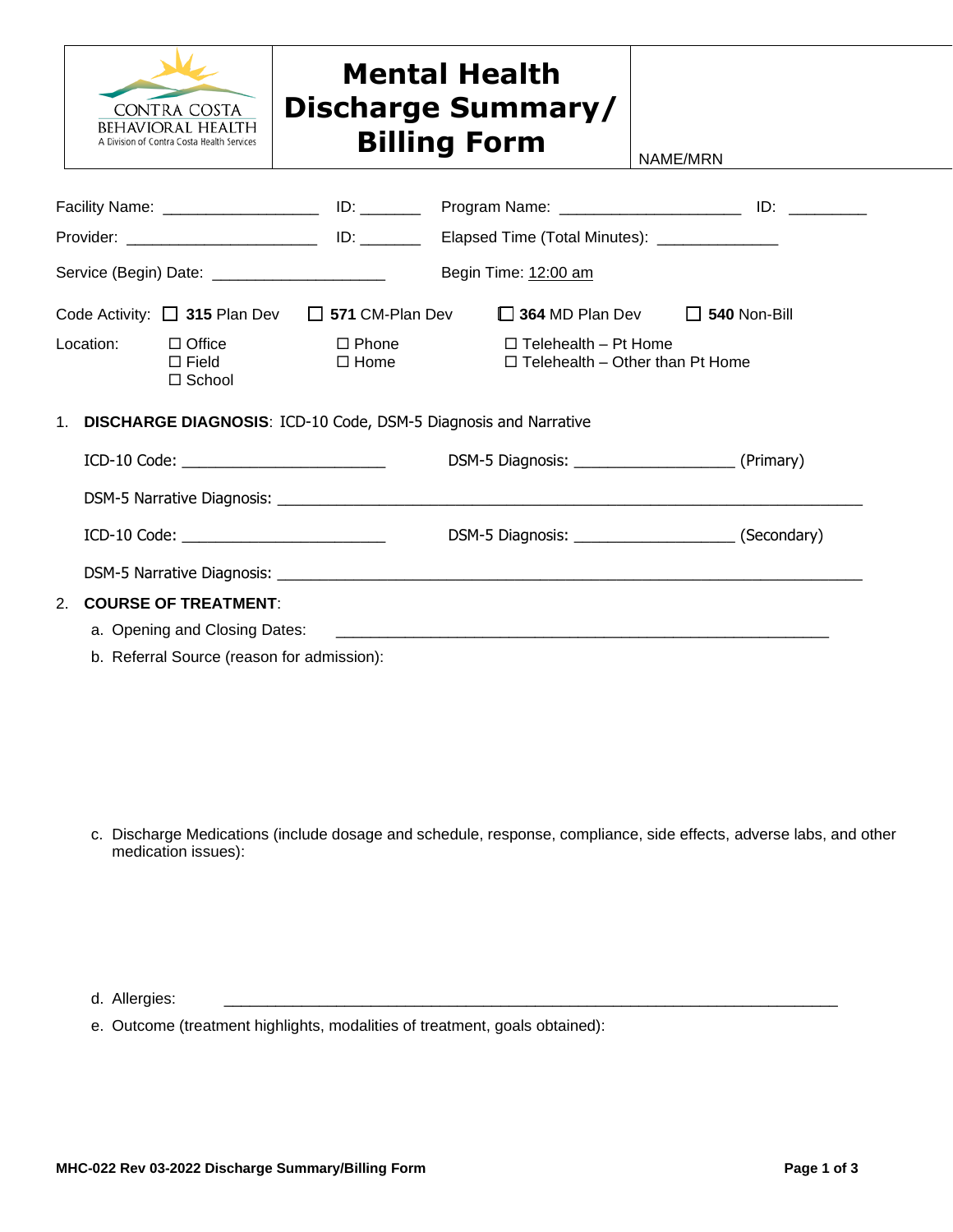

3. **DISCHARGE PLANS:**

a. Recommendations:

NAME / MRN

b. Possible Future Problems:

c. Referrals Out:

| Signature/License/Designation                   | <b>Printed Name</b> | Date                      |
|-------------------------------------------------|---------------------|---------------------------|
| Co-Signature/license (if applicable)            | <b>Printed Name</b> | Date                      |
| <b>Use Next Page for Additional Information</b> |                     | Data Entry Clerk Initials |